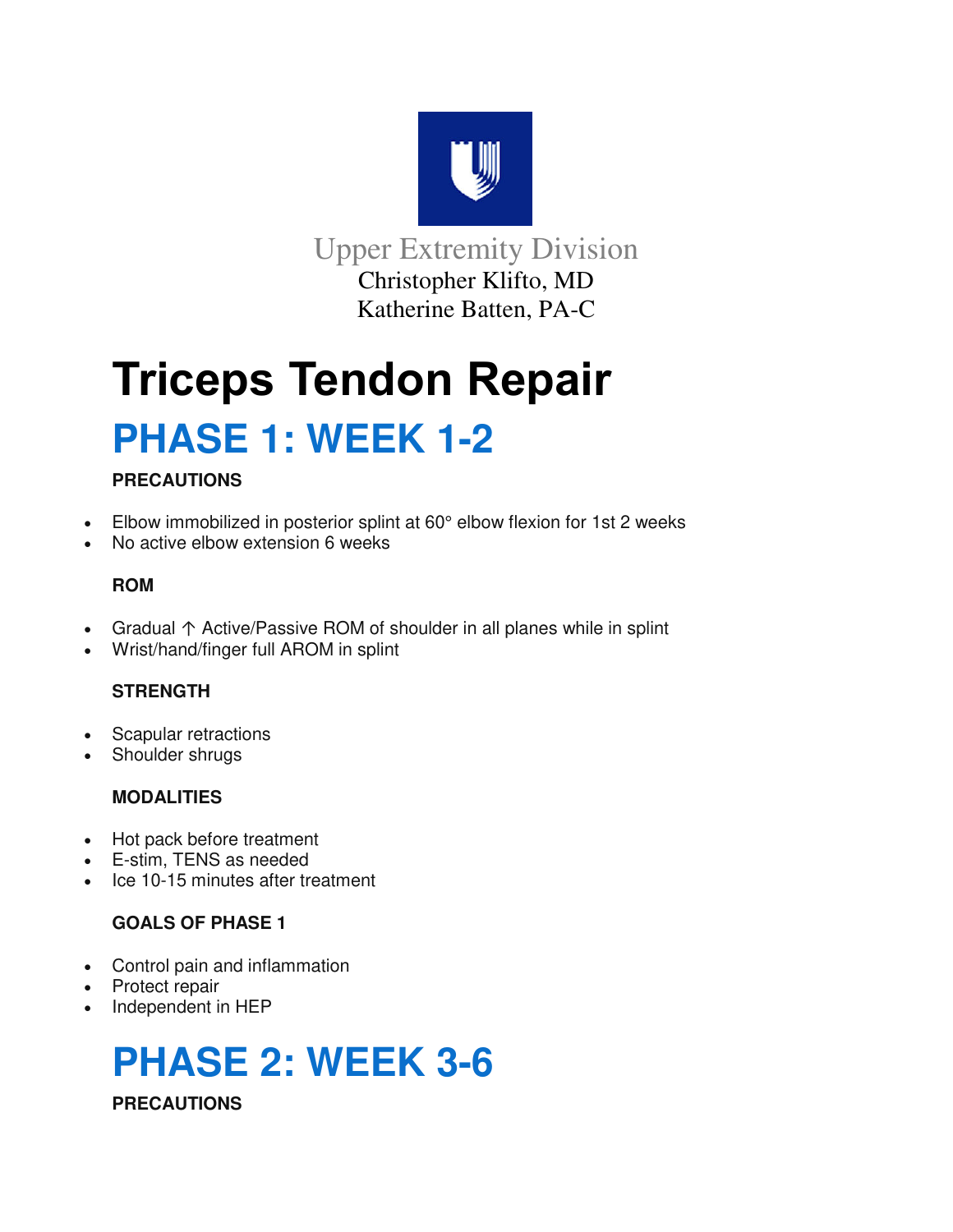- Elbow placed in a *hinged ROM brace* allowing 30°-60°
- Brace to be worn at all times except during exercise or bathing
- **Passive ROM ONLY for elbow extension**

# **ROM**

- Hinged Brace Range of Motion Progression (ROM progression may be adjusted base on Surgeon's assessment of the surgical repair.)
- o Week 2-3: 30°-60°
- o Week 4-5: 15°-90°
- $\circ$  Week 6-7: 10°-110°
- o Week 8: 0°-125°
- Forearm: Initiate AAROM pronation and supination
- Progress to active pronation and supination (wk 4)
- Shoulder AROM as needed in brace

# **STRENGTH (in brace)**

- Isometric shoulder exercises
- Supine/standing rhythmic stabilizations
- Wrist/hand: grip strengthening
- Standing flexion and scaption
- Side-lying ER
- Isometric biceps pain free (week 6)

# **MANUAL**

- Scar mobilization
- Passive elbow extension
- Joint mobs as needed

# **MODALITIES**

- Heat/hot pack before therapy
- US to incision as needed
- Ice 10-15 minutes

# **GOALS OF PHASE 2**

- Protection of repair
- Gradual increase in ROM
- Initiate strengthening to surrounding tissues
- Improve scapular stability

# **PHASE 3: WEEK 7-12**

**ROM**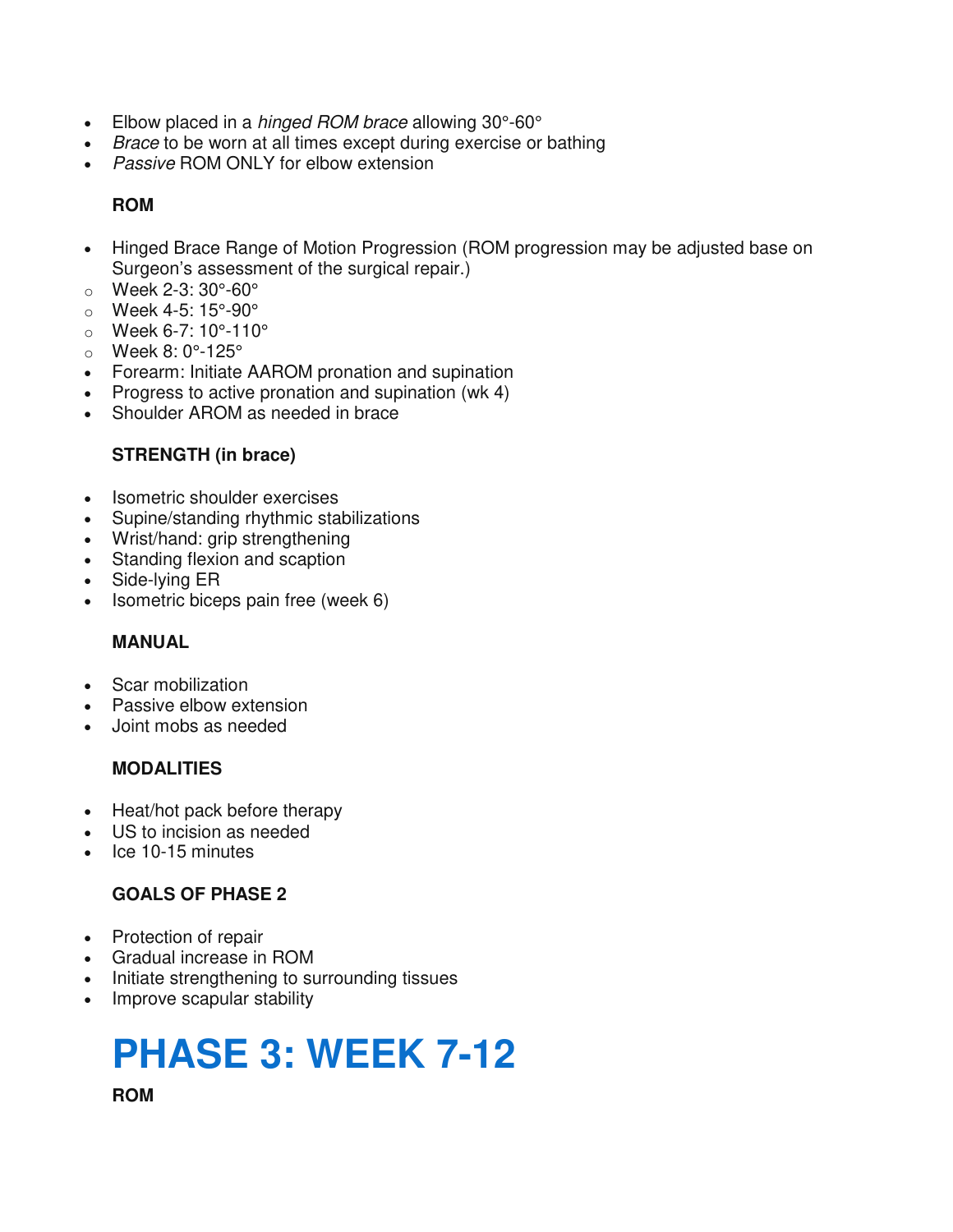- Week 8 progress to full ROM of elbow; discontinue brace if adequate motor control
- Initiate UBE light resistance
- Exercises
- o Ball roll outs on table
- o Wall walk
- o Pulley

#### **STRENGTH**

- Tricep/elbow extension progression
- o 6 weeks: initiate AROM
- o 8 weeks: initiate light theraband resistance
- Theraband IR/ER shoulder
- Theraband bicep extension
- Prone dumbbell therex
- Rhythmic stabilization

#### **MANUAL**

- Passive elbow extension if lacking
- Joint mobs as needed to regain full flexion
- Week 10: Passive or contract relax to gain full flexion if still lacking

# **MODALITIES**

Ice 10-15 minutes

#### **GOALS OF PHASE 3**

- Reach full ROM
- Initiate loading to repair
- Enhance neuromuscular control
- Pain free ADLs

# **PHASE 4: WEEK 12+**

#### **STRENGTH:**

- Progress strengthening program with increase in resistance and high speed repetition
- Bicep curls with dumbbells
- Initiate IR/ER exercises at 90° abduction
- Progress rhythmic stabilization activities to include standing PNF patterns with tubing
- Initiate plyotoss double arm progress to single arm
- Initiate sport specific drills and functional activities
- Initiate interval throwing program week 16-20
- Initiate light upper body plyometric program week 16-20
- Progress isokinetics to 90° abduction at high speeds